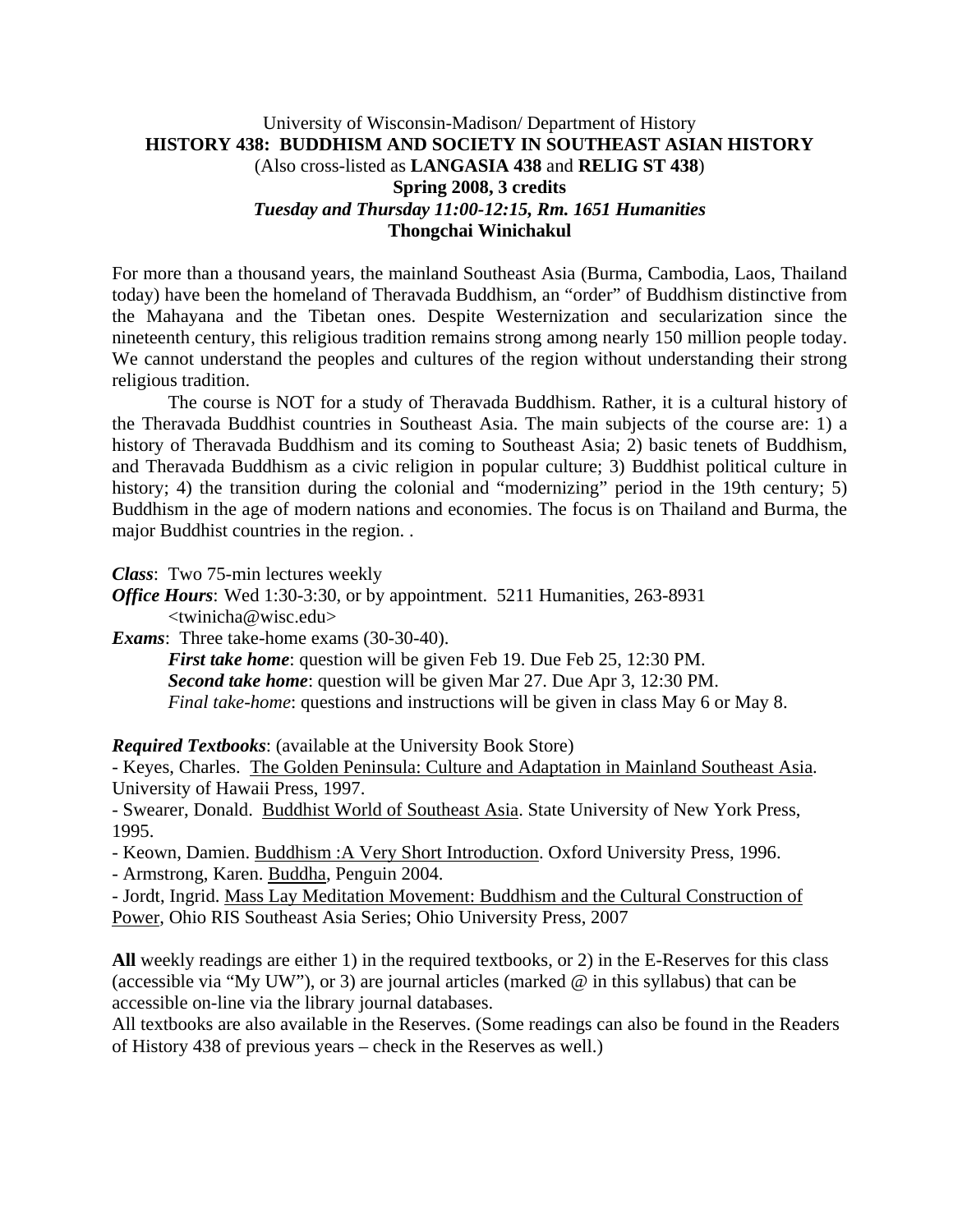#### INTRODUCTIONS

**WEEK 1 (Jan 22)** The course: objectives, exams, assignments, etc.

 **(Jan 24)** Intro to Buddhism (video: "Buddhism: Footprint of the Buddha") - Armstrong, Karen. Buddha.

#### THE BUDDHA AND EARLY HISTORY OF BUDDHISM

**WEEK 2 (Jan 29)** The Buddha: his biography or the mythical story of his life

- Armstrong, Karen. Buddha. (The whole book should be finished by this week)

 **(Jan 31)** Two major "orders" (*nikaya*): Mahayana & Hinayana (Theravada) - Reynolds, Frank E. and Regina T. Clifford, "Theravada Buddhism", in Encyclopedia of

Religion, vol. 14. 469-475.

- Keown, Damien. Buddhism. 59-72.

## BUDDHISM: BASIC TENETS AND IDEAS

**WEEK 3 (Feb 5)** The Four Noble Truth, Nirvana

- Keown, Damien. Buddhism. 46-58, 88-101.

- Armstrong, Karen. Buddha. 98-121, and in various places about Nibbana

**(Feb 7)** Karma and merit

- Keown, Damien. Buddhism. 31-34, 39-45, 102-115

- Falk, Nancy. "Exemplary Donors of the Pali Tradition" in Ethics, Weath, and Salvation: a study in Buddhist Ethics, ed. Russell Sizemore and Donald Swearer, 124-143.

- Keyes, Charles, "Merit Transference in the Kammic Theory of Popular Theravada Buddhism," in Karma: an Anthropological Inquiry. 261-286.

#### THE SANGHA (MONASTIC ORDER)

**WEEK 4 (Feb 12)** Monks and monastic life, the *sangha* organization

- Harvey, Peter. An Introduction to Buddhist Ethics, 88-97, 203-206.

- Tambiah, S.J. The Buddhist Saints of the Forest and the Cult of Amulets. 53-77.

**(Feb 14)** Female monks and Buddhist "nuns"

- Kowanami, Hiroko. "Theravadin Religious Women" in The Life of Buddhism, 85-95

- Jordt, Ingrid. "Bhikkhuni, Thilashin, Mae-chii: Women Who Renounce the World in Burma", Crossroads, vol. 4, no.1, (Fall 1988): 31-39.

#### BUDDHISM AS A CIVIC RELIGION IN POPULAR CULTURE

**WEEK 5 (Feb 19)** Cosmology and social hierarchy

**(Feb 21)** "Syncretic Buddhism", monks and magic

(video: Cambodians in America)

- Kirsch, A, Thomas. "Complexity in the Thai Religious System," Journal of Asian Studies 36 (1977): 241-266 @

- Tambiah, S.J., Buddhism and Spirit Cults in North-East Thailand, chap 15, pp.263-284.

- Keyes, Charles. Golden Peninsula.113-123

- Swearer, Donald. Buddhist World of Southeast Asia. (Chapter 1). 5-61.

- Tannenbaum, Nicola. "Tattoos: Invulnerability and Power in Shan Ideology", American Ethnologist, 14:4 (Nov. 1987): 693-711 @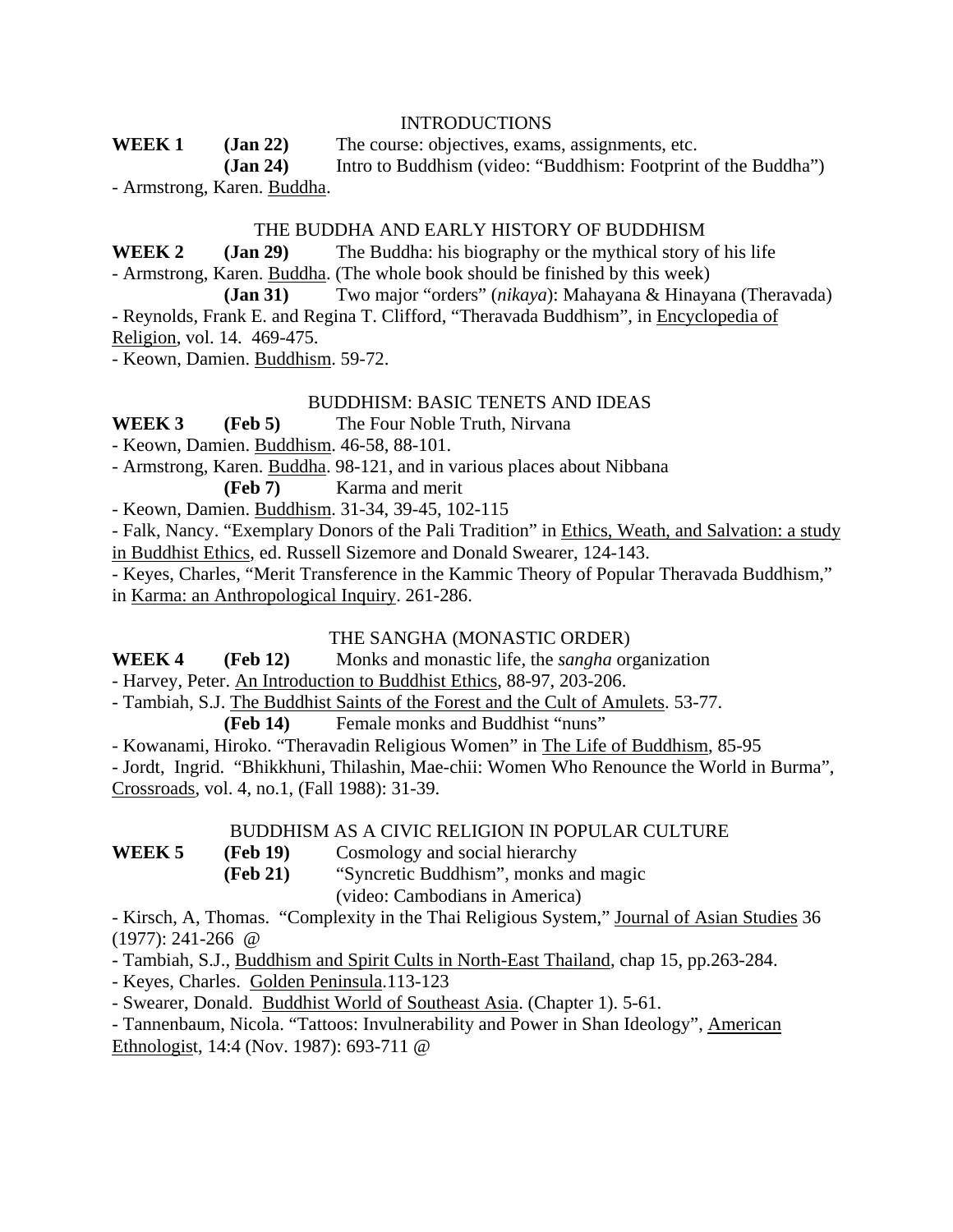## BUDDHISM COMING TO SOUTHEAST ASIA

WEEK 6 (Feb 26) Intro to Southeast Asia, and its history in brief

- Keyes, Charles. Golden Peninsula. 65-112, 126-157, 259-269.

**(Feb 28)** Mahayana and Theravada to Southeast Asia

- Keown, Damien. Buddhism. 73-87.

- Swearer, Donald, "Buddhism in Southeast Asia", in Mark Cummings ed. Buddhism and Asian History, 1989. 107-120.

**WEEK 7 (Mar 4)** Theravada Buddhism to Southeast Asia (cont.)

- Than Tun, "Religion in Burma 1000-1300" in Essays on the History and Buddhism of Burma, ed. Paul Strachan. 23-45

- Swearer, Donald. "A Myth, Legend and History in the Northern Thai Chronicles", The Journal of the Siam Society, vol. 62, pt 1 (Jan 1974): 67-88

- Swearer, Donald and Sommai Premchit, "The Relation Between the Religious and Political Orders in Northern Thailand  $(14<sup>th</sup>-16<sup>th</sup>$  centuries)" in Religion and Legitimation of Power in Thailand, Laos and Burma. 20-33.

## SACRED SOCIETY, MORAL POLITY

## **(Mar 6)** Human World in Cosmographic Context

- Reynolds, Frank E. Three Worlds According to King Ruang: A Buddhist Cosmology. 19-37. - Aung-Thwin, Michael. "Heaven, Earth, and the Supernatural World: Dimensions of the Exemplary Center in Burmese History",

- Donald Swearer, "The Northern Thai City as a Sacred Center" in City as Sacred Center, ed. Diana L. Eck, 88-113.

**WEEK 8 (Mar 11)** Buddhist Polity (1): the ideology -- merit and power - Swearer, Donald. Buddhist World of Southeast Asia. pp. 64-95.

 **(Mar 13)** Buddhist Polity (2): kingship and state (13th-18th c.) - Harvey, Peter. An Introduction to Buddhist Ethics, 113-118.

- Aung-Thwin, Michael. "Divinity, Spirit and Human: conceptions of classical Burmese kingship" in Centers, Symbols and Hierarchy: Essays on Classical States in Southeast Asia 45-86 - Swearer, Donald and Sommai Premchit, "The Relation Between the Religious and Political Orders in Northern Thailand  $(14<sup>th</sup>-16<sup>th</sup>$  centuries)" in Religion and Legitimation of Power 20-33.

WEEK 9 Spring Recess

**WEEK 10 (Mar 25)** Buddhism and legitimation of power

- Reynolds, Frank E. "The Holy Emerald Jewel: Buddhist Symbolism and Political Legitimation in Thailand and Laos" in Religion and Legitimation of Power.175-193.

- Schober, Juliane "A Tooth Relic and the Legitimation of Power" in The Life of Buddhism 45-59 - Mendelsohn, E. Michael. Sangha and State in Burma: a study of monastic sectarianism and leadership. 31-65.

**(Mar 27)** Buddhist millennialism and peasant rebellion

- Keyes, Charles F. "Millennialism, Theravada Buddhism and Thai Society," Journal of Asian Studies 36 (1977): 283-302 @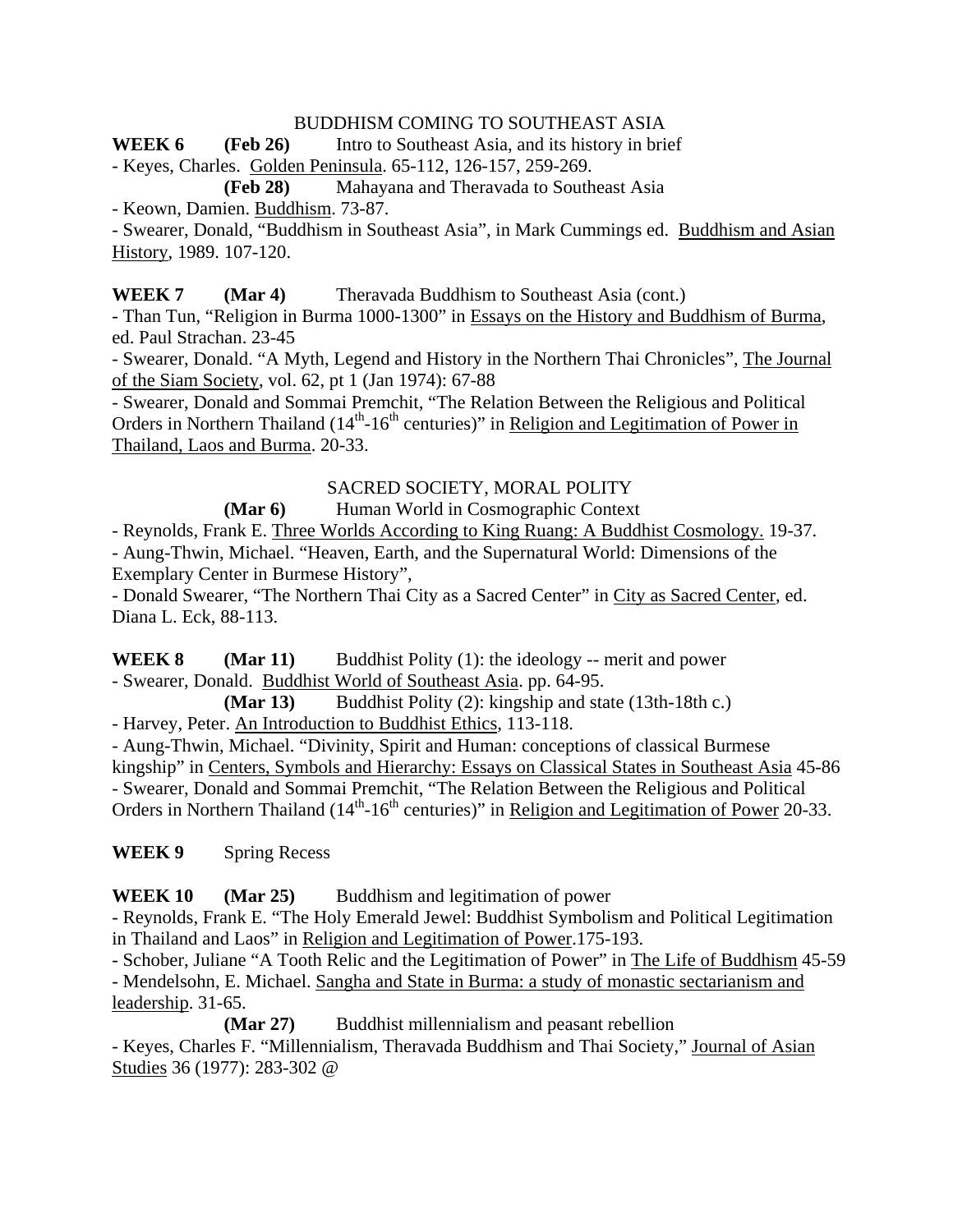# BUDDHISM UNDER COLONIALISM  $(19<sup>th</sup>$  to early  $20<sup>th</sup>$  c.)

**WEEK 11 (Apr 1)** Colonialism and politicized Buddhism in the 19th c. Burma

**(Apr 3)** Buddhist anti-colonial movement in Burma (late  $19<sup>th</sup>$  -early  $20<sup>th</sup>$  c.)

- Keyes, Charles. Golden Peninsula. 259-299

- Sarkisyanz, E. Buddhist Backgrounds of the Burmese Revolution. 110-179

**WEEK 12** (Apr 8) Modern Buddhism in the 19th c. Siam

- Excerpts from Alabaster, Henry. The Modern Buddhist, Being the Views of a Siamese Minister of State on His Own and Other Religions (c. 1870).

- Reynolds, Craig J. "Buddhist Cosmography in Thai History, With Special Reference to Nineteenth Century Culture Change," Journal of Asian Studies 35 (1976): 203-220 @

**(Apr 11)** The *sangha* and nation-building in Siam (late 19th to early  $20^{th}$  c.) - Kirsch, A. Thomas. "Modernizing Implications of Nineteenth Century Reforms in Thai Sangha," in Religion and Legitimation of Power. 52-65

- Keyes, Charles F. "Buddhism and National Integration in Thailand," Journal of Asian Studies. 30 (1971): 551-568 @

#### BUDDHISM AND MODERN NATIONS

**WEEK 13 (Apr 15)** Modernization and the changing roles of monks Video: "Thailand: Minidragon" (1994)

 **(Apr 17)** Modernization and the changing roles of monks

- Keyes, Charles. Golden Peninsula. pp. 299-323.

- Swearer, Donald. Buddhist World of Southeast Asia, 107-146.

- Charles Keyes, "Moral Authority of the Sangha and Modernity in Thailand: Sexual Scandals, Sectarian Dissent, and Political Resistance", in Socially Engaged Buddhism for the New Millennium, 1999, pp.121-47.

**WEEK 14 (Apr 22)** Bourgeoisie and new sects in Thailand

- Suwanna Satha-Anand, "Religious Movements in Contemporary Thailand," Asian Survey 30 (Apr 1990): 395-408 @

- Zehner, Edwin. "Reform Symbolism of a Thai Middle-Class Sect: the Growth and Appeal of the Thammakai Movement", Journal of Southeast Asian Studies 21:2 (1990): 402-426. @

- Taylor, J.L. "Buddhist Revitalization, Modernization, and Social change in Contemporary Thailand" SOJOURN 8:1 (1993): 62-91.

**(Apr 24)** The radical Buddhists

- Harvey, Peter. An Introduction to Buddhist Ethics, 109-113, 118-122, 215-225.

- Donald Swearer. "Sulak Sivaraksa's Buddhist Vision for Renewing Society", Crossroad, 6, 2 (1991): 17-57.

**WEEK 15** (Apr 29, May 1) Buddhism under the military regimes in Burma - Jordt, Ingrid. Mass Lay Meditation Movement: Buddhism and the Cultural Construction of Power, 2007

- Schober, Juliane "A Tooth Relic and the Legitimation of Power" in The Life of Buddhism 45-59 - Matthews, Bruce. "Buddhism Under a Military Regime", Asian Survey, 33 (Apr 1993): 408- 423. @